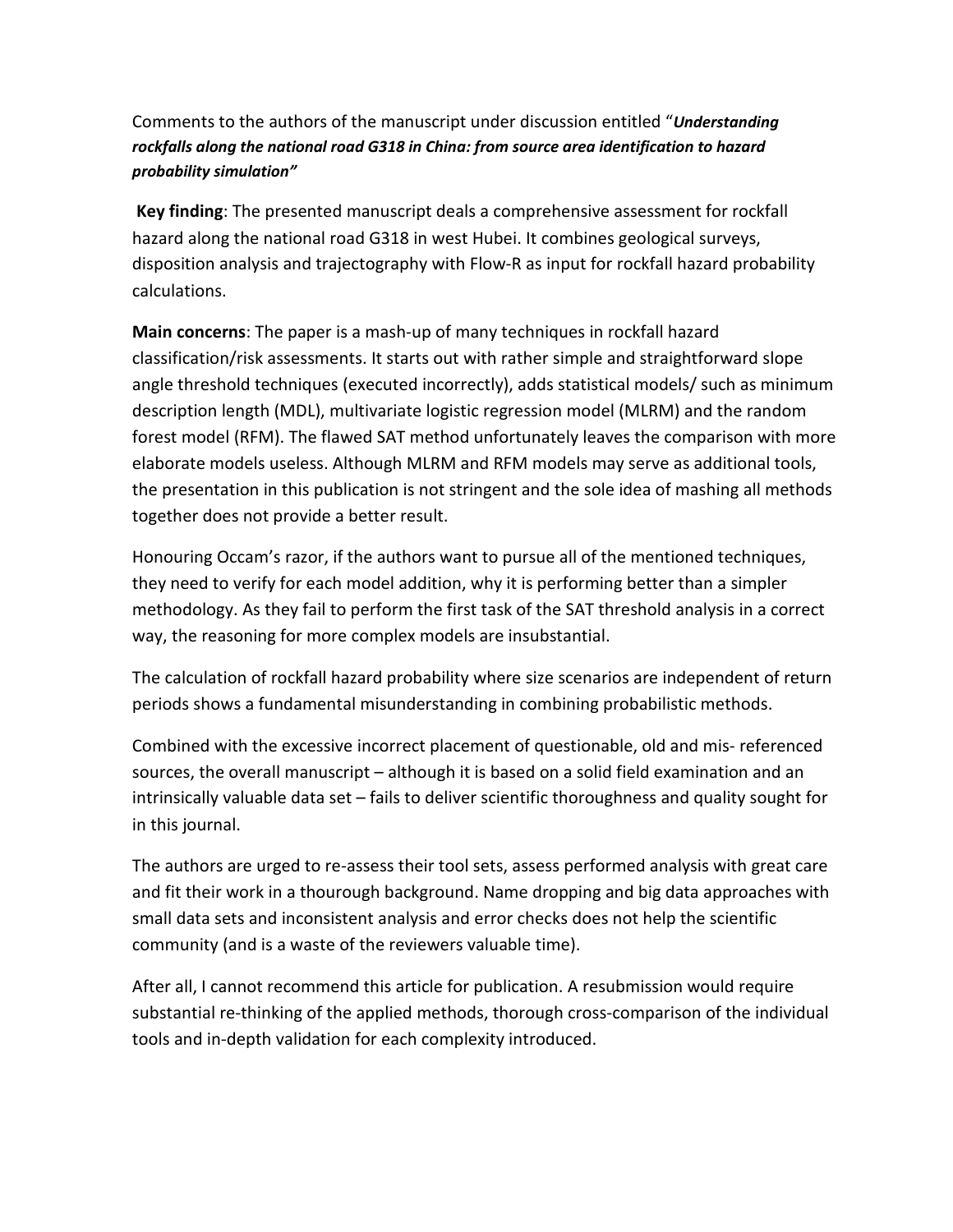In the following there are some minor/technical/content corrections: (aborted after too many inconsistencies in the conception/execution/writing made a recommendation for publication impossible)

### **Technical corrections:**

General comment on the use of parentheses: Clearly a matter of writing style, however, IMHO the excessive use of parentheses hinders the reading flow. Personal guidance is: if it's important, rephrase it into the written sentences, if it does not merit being included in the text, remove it. The authors might check their use of parentheses with this in mind, or discard it as the referee's spleen. Does not hold for introduction of acronyms, of course.

Figure font sizes: Revise the font size and general sizing of heavily loaded figures.

#### **Abstract:**

114: kinemics  $\rightarrow$  kinematics, but is it really?

l20: results agree with measurements, fit well the acquired field data, etc., but they don't show fitness

l21: size scenarios usually are linked **to recurrence** periods. The de-coupling from size scenarios to recurrence period does not make sense.

#### **1. Introduction**

l26ff: what about debris flows, avalanches, shallow landslides, etc?

l29: at the border between China and Nepal.

l30: crosses/leads trhough mountainous areas.

l33: book cited incorrectly, plus: does it really make sense to cite a book for common knowledge such as "rockfalls usually occur in montaineous regions"?

L38: derived from a digitital elevation model

l41: This is not the only reason for LiDAR scanning and the Fanos et al. source is clearly focused on something different (machine learning for rockfall trajectory propagation modelling)

l42: The conclusion from the cited work is rather, that it is no unambiguous SAT derivation possible. That terrain is an important basis, is common knowledge. Not many rockfalls occur in the planes.

L44: rockfall susceptibility is a combination of all of those factors. It should not be opposing, but complementary assessments.

L47: sentence makes no sense. Source areas can be identified more accurately either by using empirical, statistical or deterministic methods.

l49: how widely used is RHRS? And how accurate/universal are the proposed exponential function within the original RHRS publication? It is a method amongst many.

L51: Oommen at al. (1984) should be Bouali et al (2019)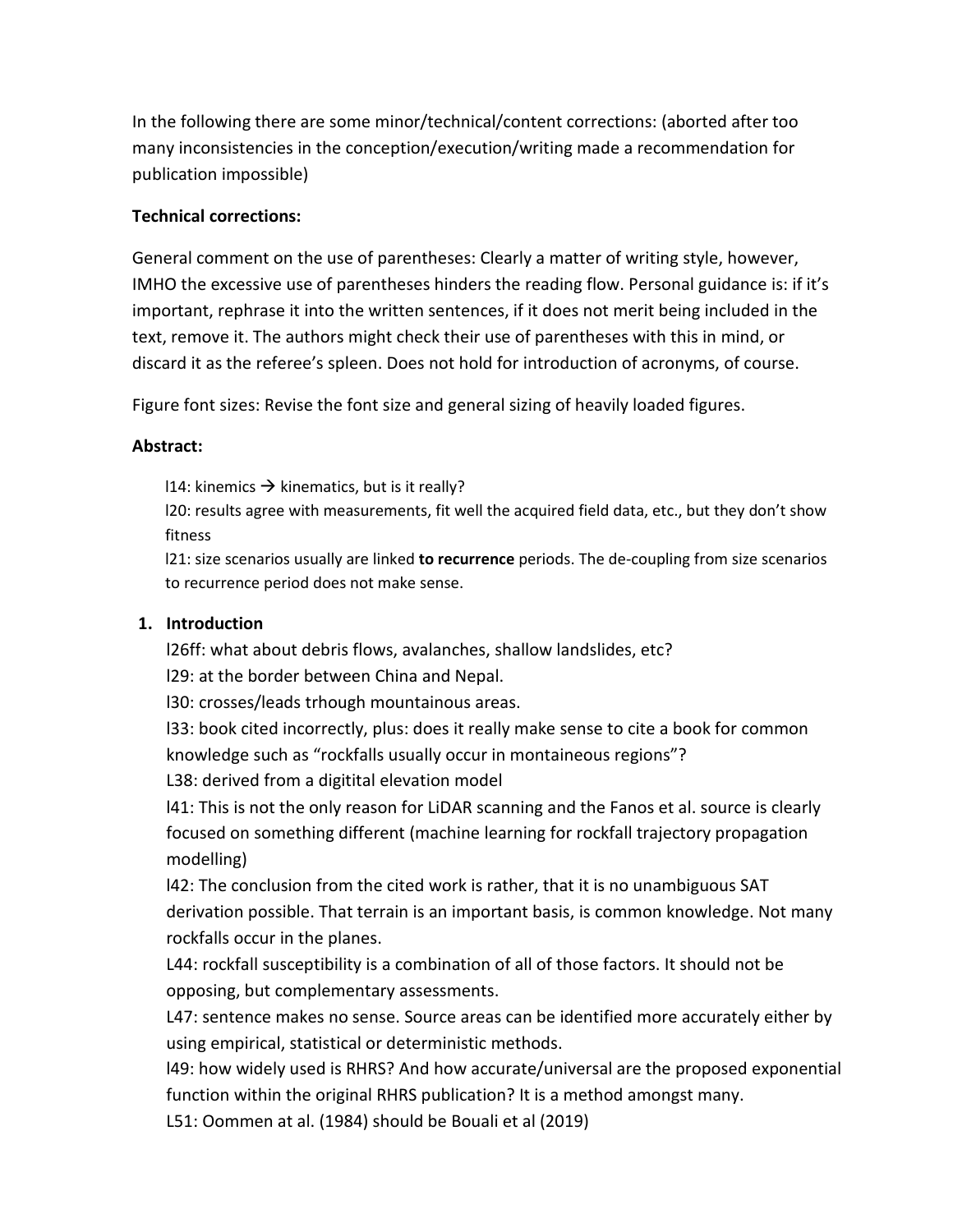L54-56: arguing with academic references from roughly 30 years ago, that a method is commonly used is a bit far fetched. The problematic on input data is already discussed there.

L62 ff: What is 3D collapse motion? The argument, that those models require extensive field investigation and experimental parameters as opposed to Flow-R is not substantial.

The reference Jabodeyoff et al.2003 is a link to where no manual for FLOW-R is found anymore (CONEFALL and others are found there). The statement, that FLOW-R produces more realistic results with the citations of a wrong manual is a bold  $-$  if not scientifically fraudulent - claim.

L 72: What is a fragment in this case? Usually fragments are fragmented parts from a initially released rock from the release area. Of course, those rocks are also fragments from the original rock wall etc, but in the literature, fragmentation means the breaking up of a single block during its trajectory. The influence on deposition patterns etc. is a hot topic and controversially debated. Reach angle analysis, however, can not contribute, to this discussion.

L 80ff: What is the temporal probability? Recurrence periods? There is a great many work around scenario building in rockfall etc. The authors have a point, that a thorough link between occurrence probability and scenario probability might be a weak point of current hazard mitigation literature. Please rephrase.

L85-90: Please refine the English.

## **2. Study Area**

L93 Intence  $\rightarrow$  Intense erosion and weathering processes

L94 600 m

Figure 1: all anticlines in the figure are labelled incorrectly  $\rightarrow$  antivline

L101 The lithology in the area consists mainly of purplish-red mudstone

L105 Anticline  $\rightarrow$  anticline

 $1104$  frastures  $\rightarrow$  infrastructure. Are there any statistics on the events on this road and the caused dammage?

L105 Anticline  $\rightarrow$  anticline

L107: how obvious? What do you want to tell the reader?

L111: nucleus  $\rightarrow$  core, near-wings?

L112: what is differential weathering?

L117: Figure 2a shows no vehicle damage, that is Figure 2d. "The sandstone cliff collapsed" are the steep section without vegetation, not necessarily a collapse already.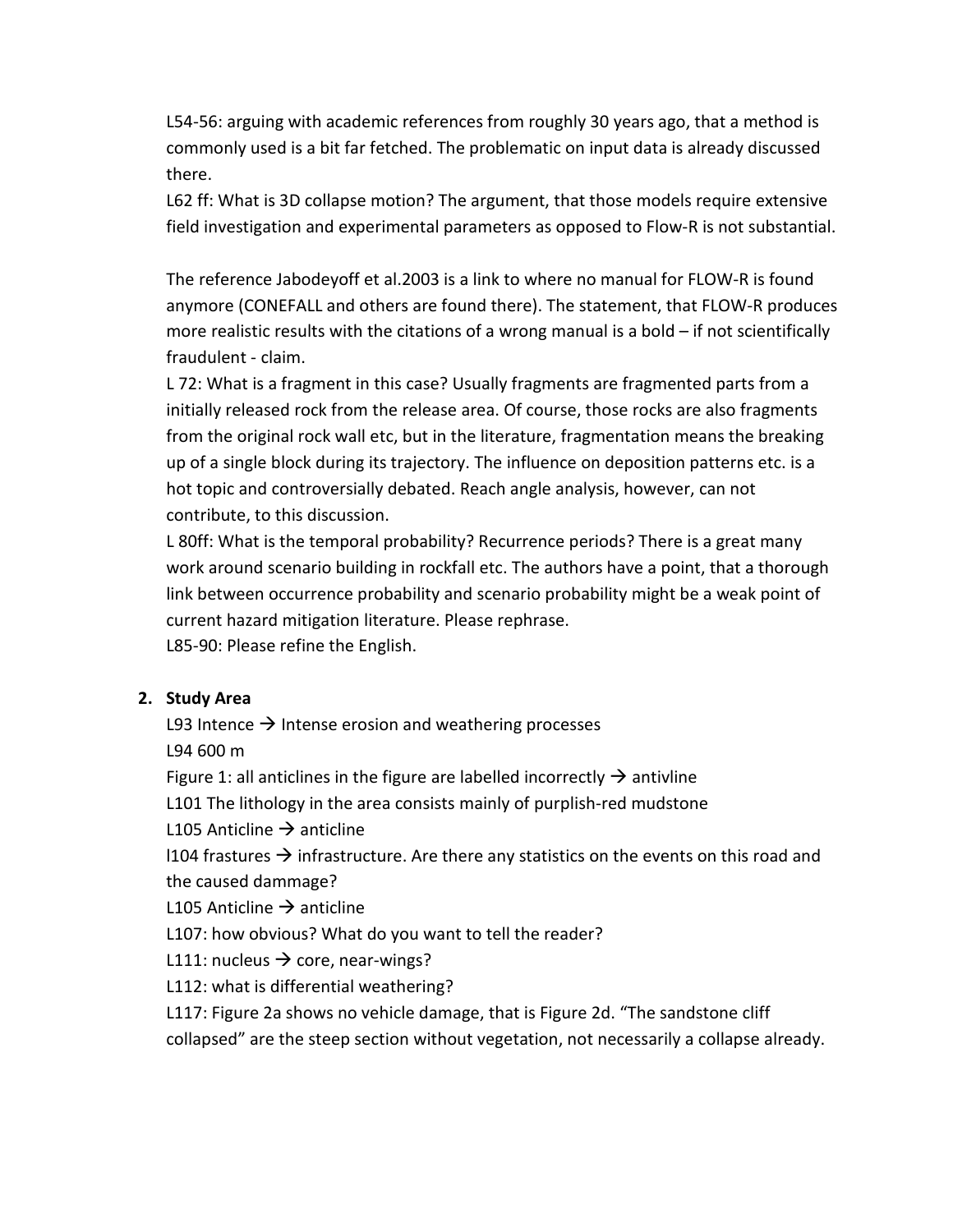## **3. Methodology**

Figure 3 – the presented methodology is a quite intricate interplay. A priori MLRM and RFM models work only for large data sets.

L144: SAT methodology according to Loye et al. shows quite a bit of DEM resolution dependency. The adaption of this procedure to a 10 m DEM is questionable.

L201: Reference should be Bak et al. (1988). Additionally, the reference deals with "Selforganized criticality"

L203 DOI of source Pelletier et al. 1997 is invalid.



Additionally, 27° is the transitions between footslopes and steep slopes. It is a rather low value in general as threshold.

l257: In general, the Varnes et al. (1984) citation is very old, hard to retrieve and in the context of MDLP highly likely the wrong citation.

L295: Comparison with SAT model approach is not valid, as SAT model approach is done incorrectly.

4.2 Temporal and size probability of rockfall sources